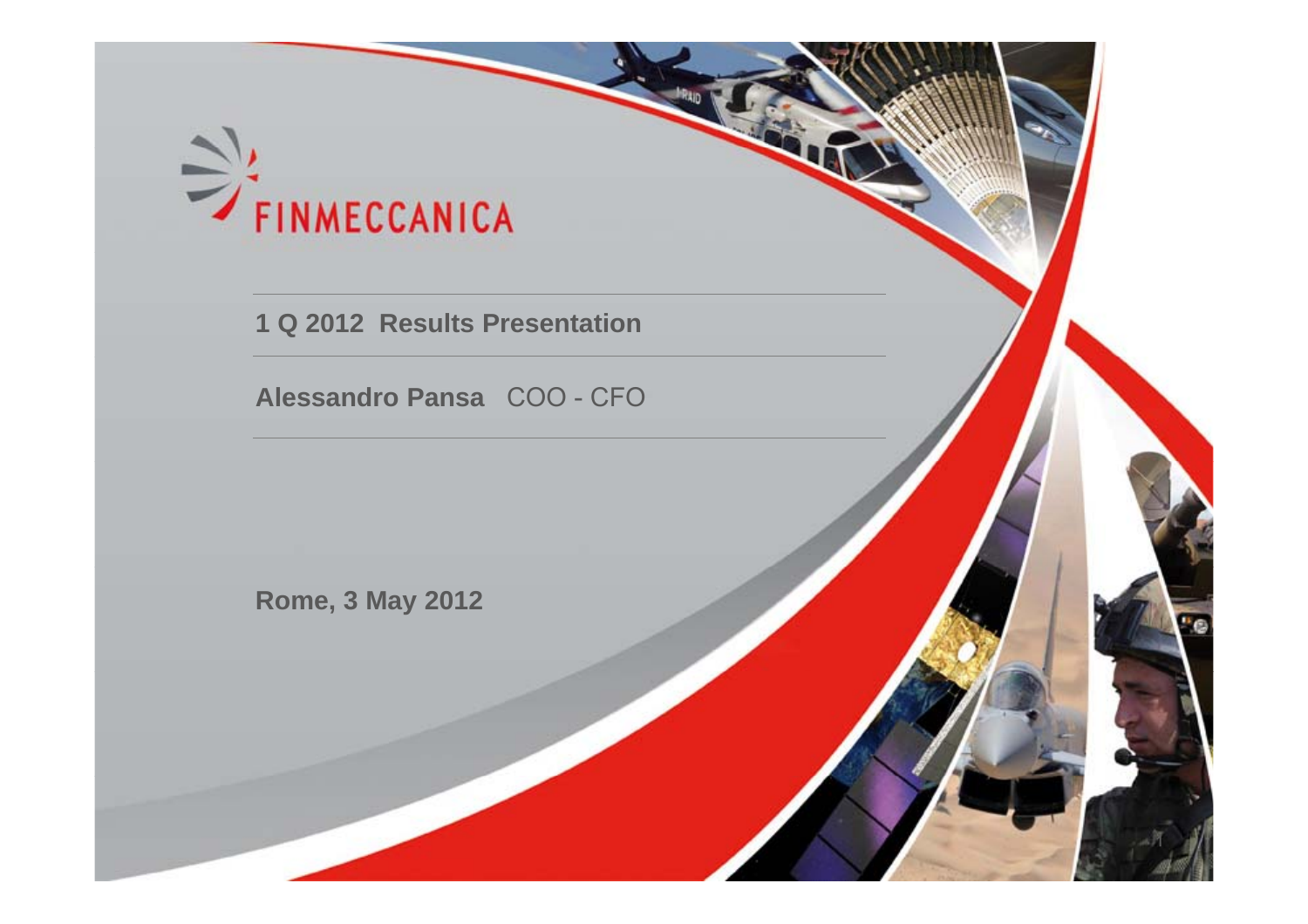# **SAFE HARBOR STATEMENT**

NOTE: Some of the statements included in this document are not historical facts but rather statements of future expectations, also related to future economic and financial performance, to be considered forward-looking statements. These forward-looking statements are based on Company's views and assumptions as of the date of the statements and involve known and unknown risks and uncertainties that could cause actual results, performance or events to differ materially from those expressed or implied in such statements. Given these uncertainties, you should not rely on forward-looking statements.

The following factors could affect our forward-looking statements: the ability to obtain or the timing of obtaining future government awards; the availability of government funding and customer requirements both domestically and internationally; changes in government or customer priorities due to programme reviews or revisions to strategic objectives (including changes in priorities to respond to terrorist threats or to improve homeland security); difficulties in developing and producing operationally advanced technology systems; the competitive environment; economic business and political conditions domestically and internationally; programme performance and the timing of contract payments; the timing and customer acceptance of product deliveries and launches; our ability to achieve or realise savings for our customers or ourselves through our global cost-cutting programme and other financial management programmes; and the outcome of contingencies (including completion of any acquisitions and divestitures, litigation and environmental remediation efforts).

These are only some of the numerous factors that may affect the forward-looking statements contained in this document.

The Company undertakes no obligation to revise or update forward-looking statements as a result of new information since these statements may no longer be accurate or timely.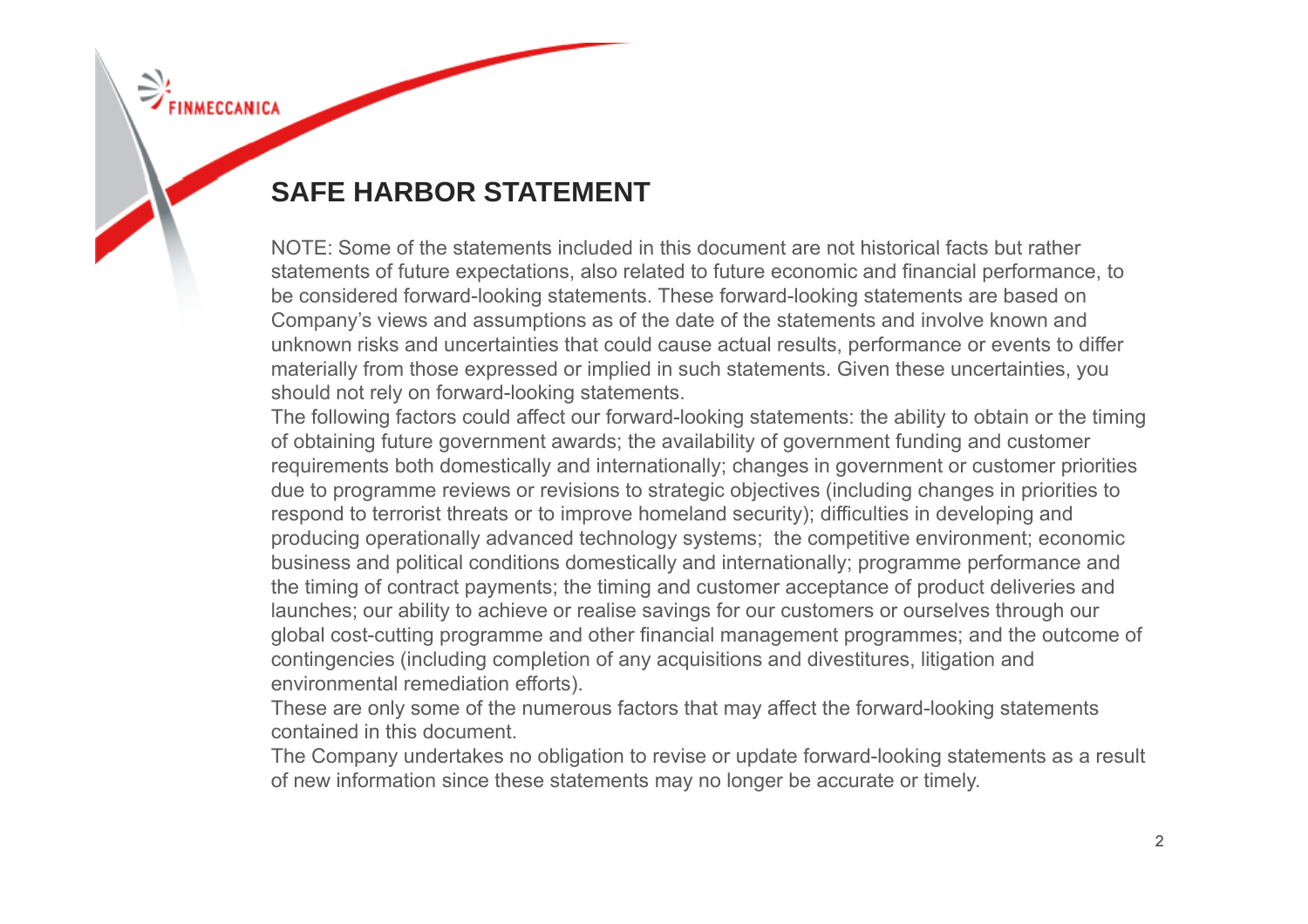# *Presentation Outline*

- **Grou p 1Q2012 Results**
- **Update on efficiency improvement and industrial restructuring plans**
- **Update on Unified Selex**
- **2012 Guidance and 2013 Trends**

## **Q&A**

FINMECCANICA

**Appendix**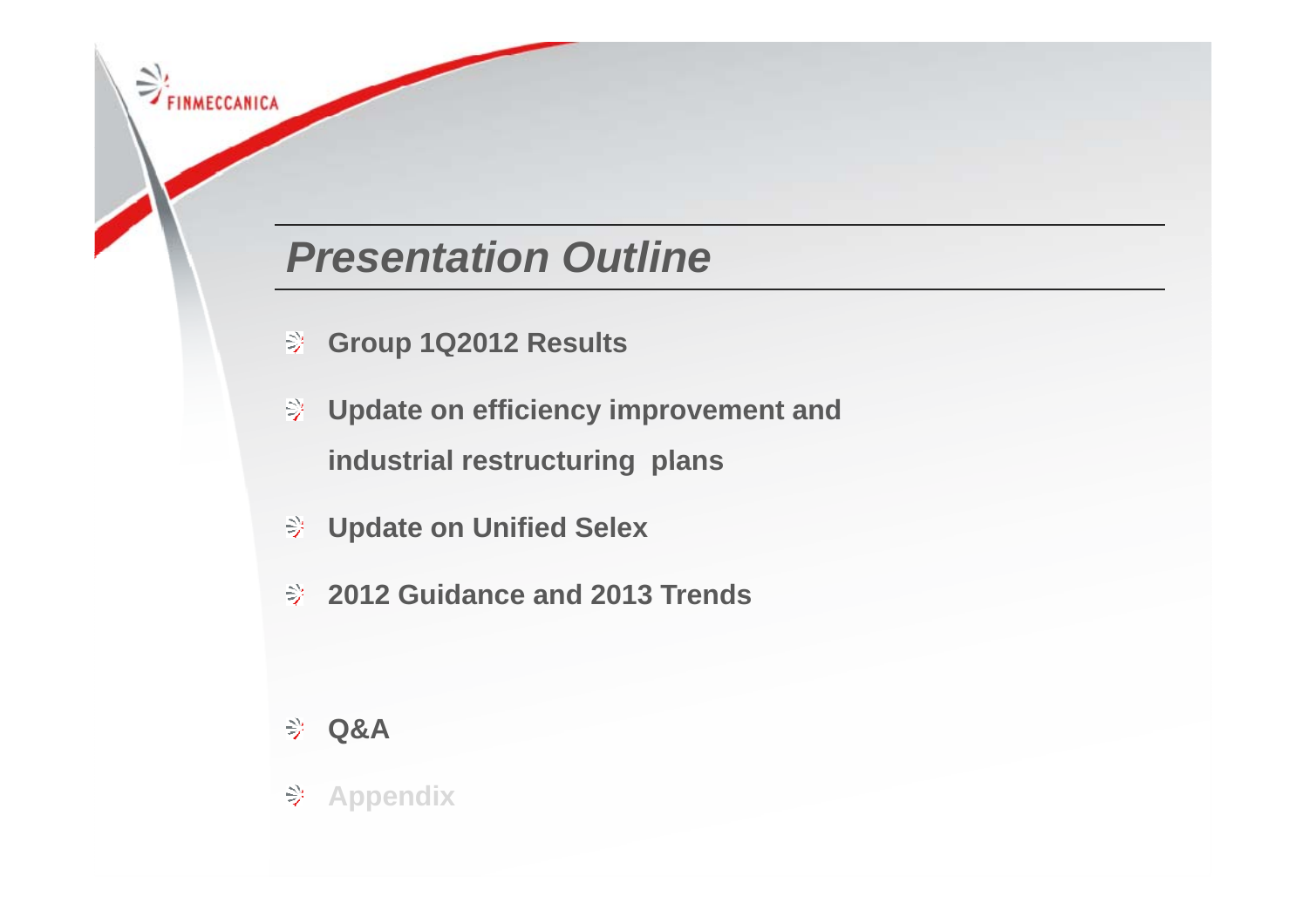

| $\notin Mln$                | <b>1Q 2012</b> | 1Q 2011 | <b>Total</b><br><b>Change</b> | <b>Organic</b><br>Change* | <b>FY2011</b> |
|-----------------------------|----------------|---------|-------------------------------|---------------------------|---------------|
| <b>New Orders</b>           | 3,480          | 3,816   | (9%)                          | $(0.2\%)$                 | 17,434        |
| Backlog                     | 45,721         | 48,038  | (5%)                          |                           | 46,005        |
| <b>Revenues</b>             | 3,686          | 3,855   | (4%)                          | $(1.3\%)$                 | 17,318        |
| EBITA Adj.                  | 173            | 215     | (20%)                         | (16%)                     | (216)         |
| ROS%                        | 4.7%           | 5.6%    | $(0.9)$ pp                    |                           | $(1.2\%)$     |
| EBIT                        | 142            | 181     | (22%)                         |                           | (2,386)       |
| Net Income after minorities | 18             |         |                               |                           | (2, 345)      |
| <b>EPS</b>                  | 0.031          |         |                               |                           | (4.061)       |
| <b>FOCF</b>                 | (1, 138)       | (998)   | (14%)                         | (15%)                     | (358)         |
| Net financial debt          | 4,515          | 4,050   | 11%                           |                           | 3,443         |
| Headcount                   | 69,652         | 74,497  | (7%)                          |                           | 70,474        |

*(\*) Excluding the effect of the deconsolidation of 45% of Ansaldo Energia, following the sale of <sup>a</sup> 45% t k t Fi t R 13 J 2011 45% stake to FirstReserve on June*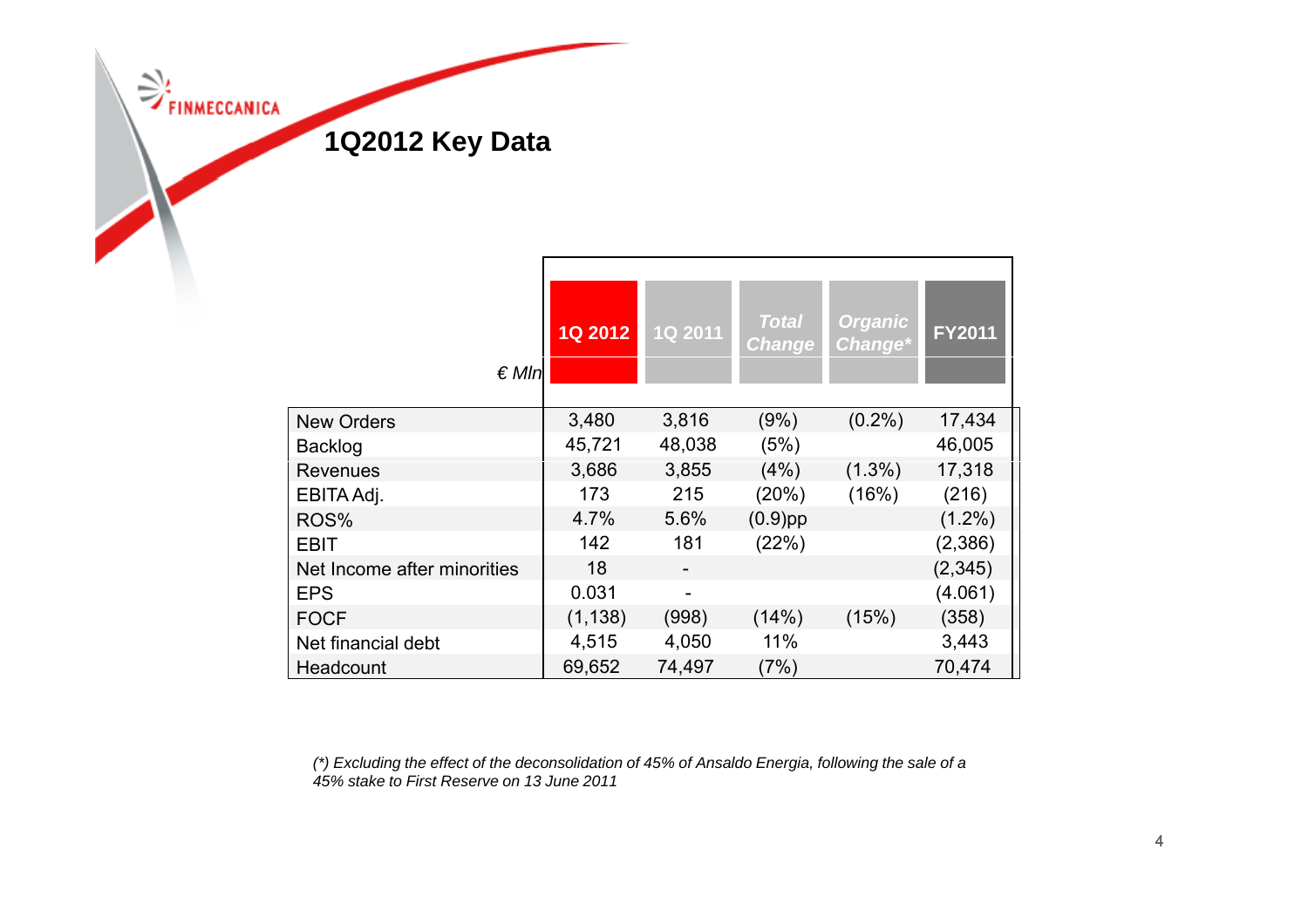

### **Revenues down ca. 1% (excluding AnsaldoEnergia deconsolidation) due to**

- Mainly Defense and Security Electronics (DRS lower activities for US Armed Forces) ⊰ offset by increase in Helicopters
- Substantially stable/ slight increase in other sectors -≫

### **EBITA Adj down ca 16% (excluding Adj. ca. AnsaldoEnergia deconsolidation) due to**

- Defense and Security Electronics , lower volumes in DRS and worse programme mix in 좋아. IT&Security and Comms systems
- worse production mix in Transport/Vehicles
- Partially offset by  $\Rightarrow$

**INMECCANICA** 

- higher volumes in Helicopter product support ₩
- シ lower production costs and higher efficiency in Aeronautics
- 今 higher profitability in Space Manufacturing
- $\geq$ first positive effects of Efficiency and Restructuring Plans under implementation in Aeronautics and Space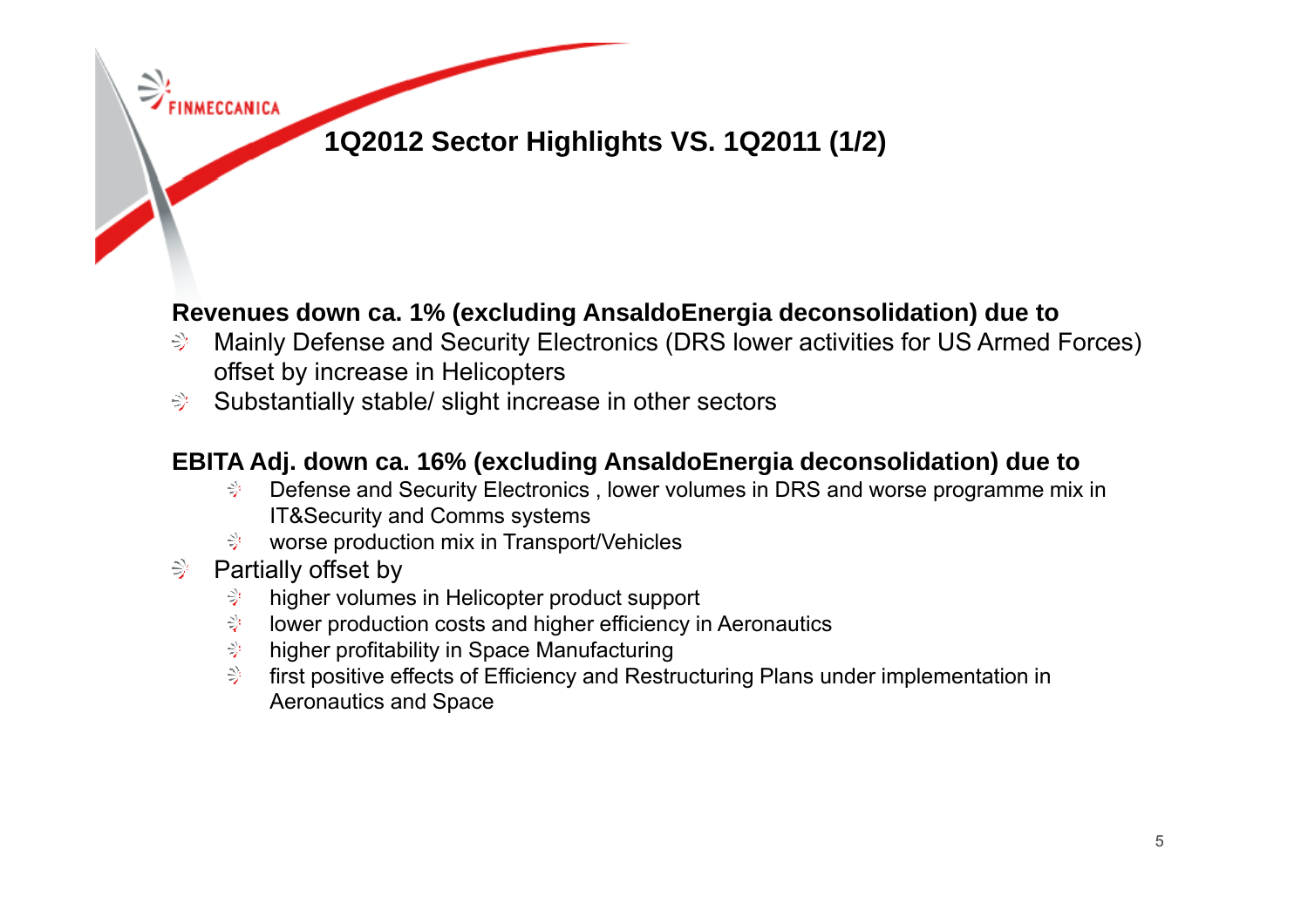# **1Q2012 Sector Highlights VS 1Q2011 (2/2) VS. 1Q2011**

## **New Orders (almost flat YoY, excluding AnsaldoEnergia deconsolidation)**

- Order increase in A&D sectors due toಿ
	- Helicopters (+21%) mainly driven by new helicopters AW169 and AW189 (45 units sold ે∕ે in  $Q1$ ) representing 50% of total order value
	- Aeronautics (+63%), driven by military (Efa logistic support and ATR special versions)
	- 아이 Defense Systems (+164%), driven by Indian contract for Missiles
- Partially offset by decrease in ફ્રેમ
	- Energy, mainly due to lower orders in plants and components (large Turkey order of €638mln booked in 1Q2011)
	- $\Rightarrow$  Transportation, mainly in Signalling and Transportation solutions

### **Headcount**

Down vs end December 2011, mainly in D&SE and Helicopters, despite a net ે increase in Aeronautics due to the transformation of 393 temporary contracts into permanent in Q12012, as part of the agreement with the Unions. Further layoffs in Aeronautics will be carried out according to the agreed plan, by reducing sector headcount by >1,800 over 2011-2014 , of which >800 already exited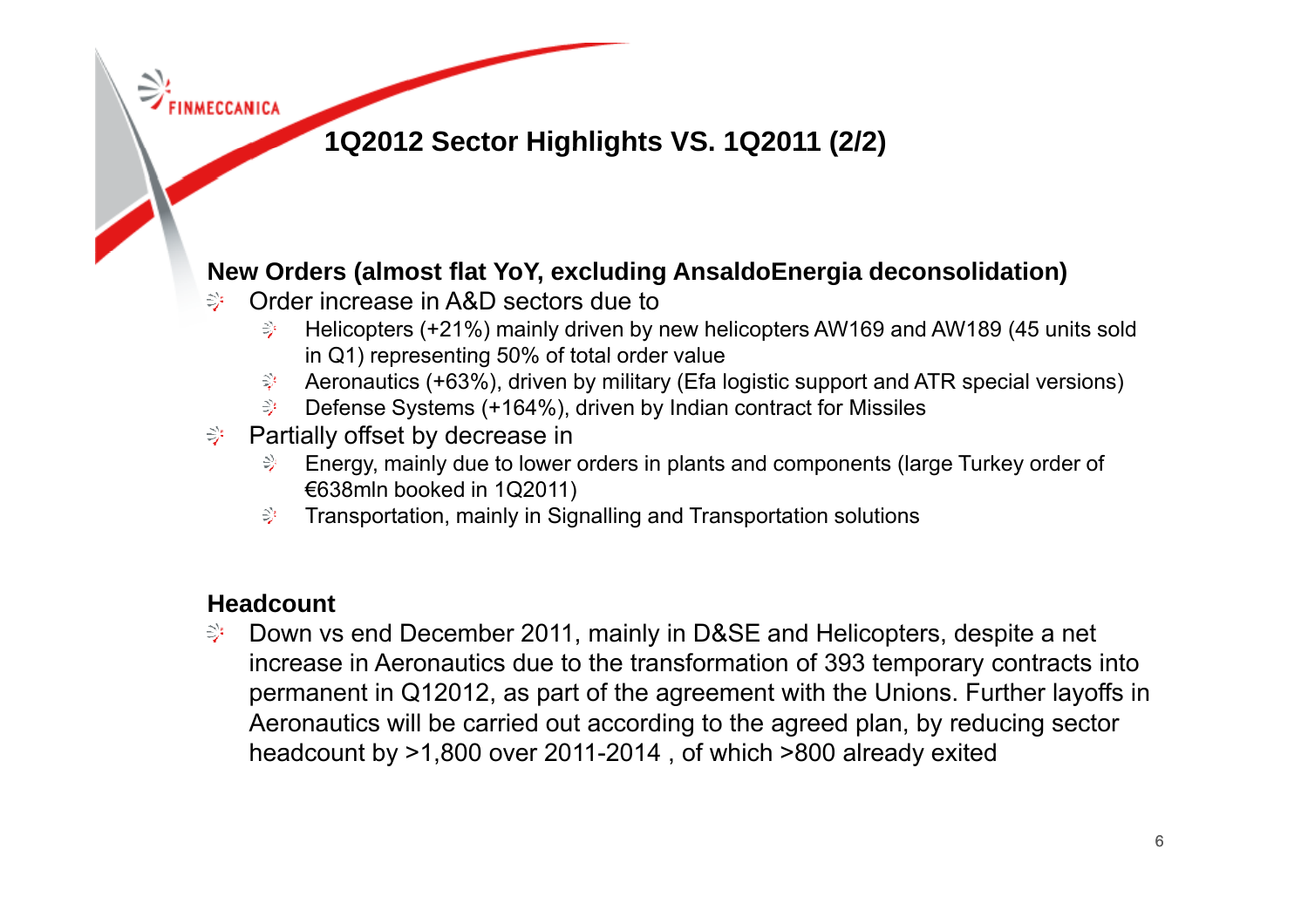

#### **FOCF**:

- ジ Affected as usual by seasonality (payments are significantly higher than collections in Q1)
- $\frac{2}{7}$ YoY FOCF absorption increases due to lower customer collection, despite lower investments

| $\notin Mln$              | <b>March</b><br>2012A | <b>December</b><br>2011A | <b>Delta</b> |
|---------------------------|-----------------------|--------------------------|--------------|
| Short term debt           | 1,063                 | 414                      | 649          |
| M/L term debt             | 4,322                 | 4,397                    | $-75$        |
| Cash and cash equivalents | $-943$                | $-1,131$                 | 188          |
| Other                     | 73                    | $-237$                   | 310          |
| <b>Total Net Debt</b>     | 4,515                 | 3,443                    | 1,072        |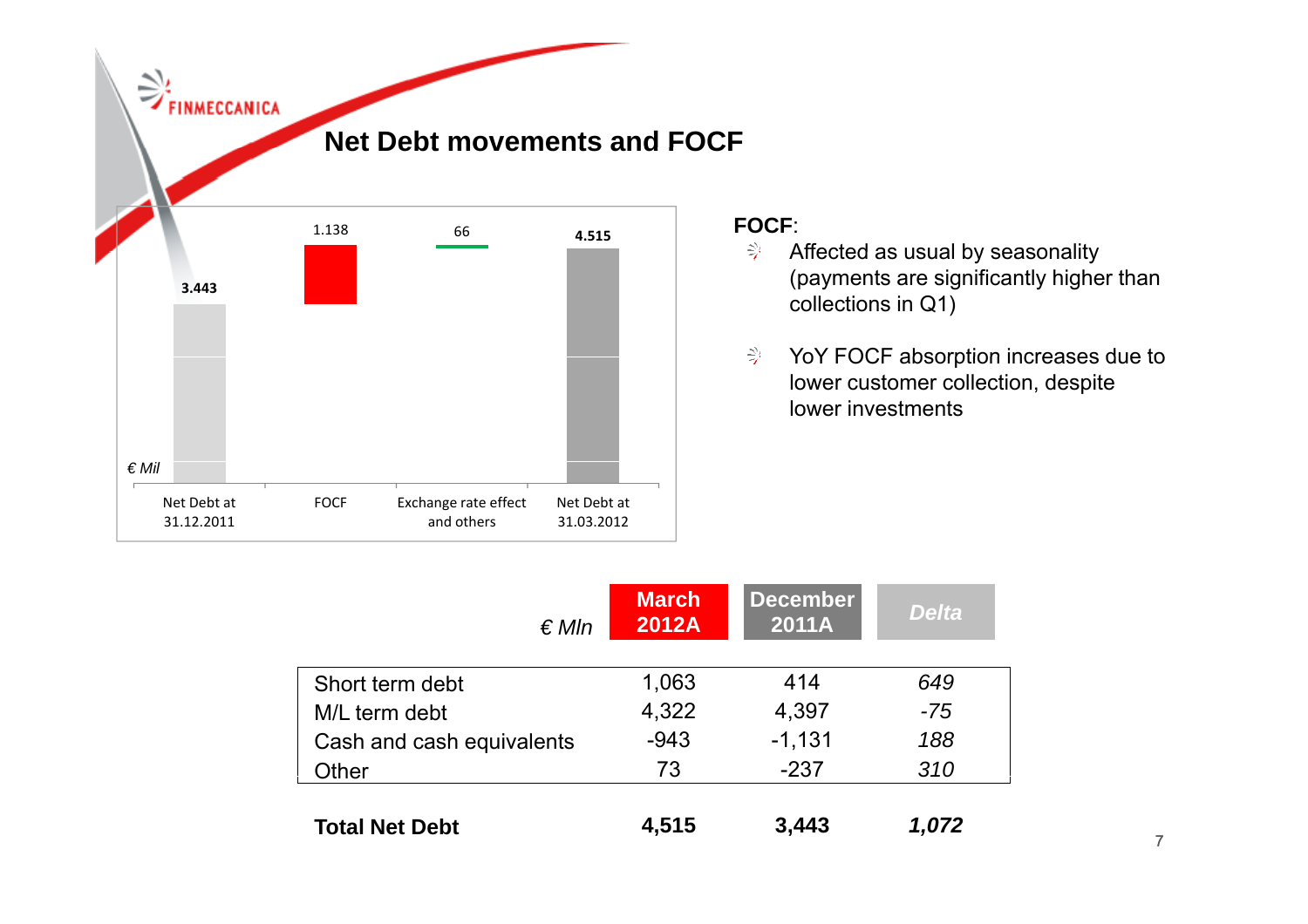**Competitiveness, Efficiency and Restructuring Plans – progress report 1Q2012: main outcomes**

- Monitoring activities over 1Q2012 performed by FNM Corporate, jointly with Operating Companies, confirm overall that implementation of projects is on schedule and first results (net impact on EBITA) are in line with the plan
- Focusing on specific projects: 匀
	- $\checkmark$  **HR** (headcount restructuring/remix) and **Procurement** projects are on track or ahead of expectations
	- $\checkmark$  **Manufacturing** and **Engineering** projects are progressing slower than scheduled, but issues have been identified and are being addressed
	- $\checkmark$  **Group S,G&A** reduction of ca. 5% YoY (from € 426mil to € 406mil) and ahead of schedule
- ⊰ All companies are confirming 2012 targets. Risk areas and possible downside on some initiatives will be compensated by upside identified on other initiatives and by the anticipation of some 2013 initiatives/benefits
- ₩ A monitoring model has been defined with a structured set of information to be provided monthly by all Companies. The model guarantees a continuous control of plans (implementation progress, KPIs and benefits) and an immediate identification of critical areas / mitigation initiatives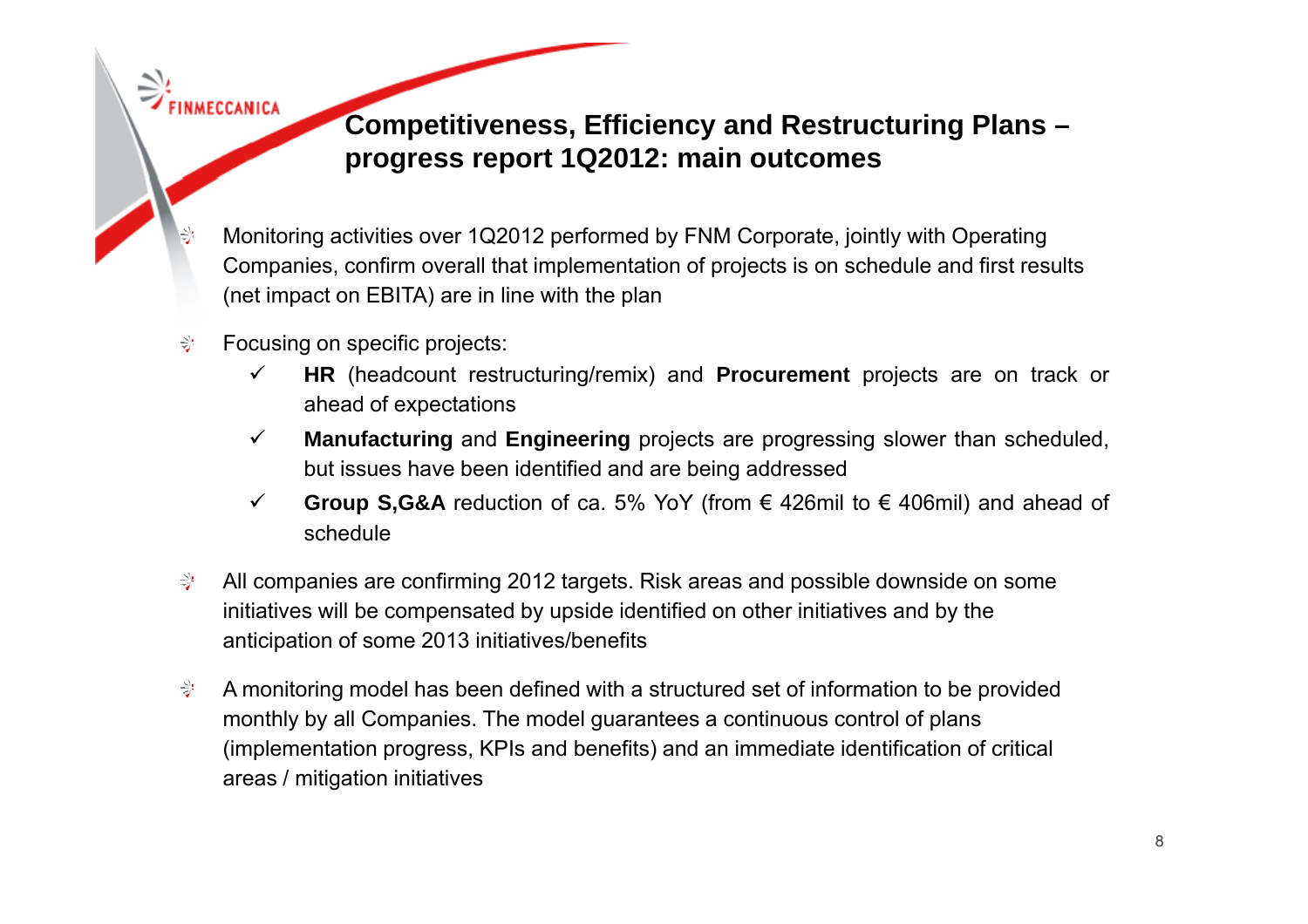# **Competitiveness Efficiency and Restructuring , Plans**

#### **Status of main projects with the highest level of completion at 31/03/2012**

- $\frac{N}{2}$ **Aeronautics:** agreements with Unions achieved and headcount layoff/ subsidised redundancy on track (100% of the headcount actions as already announced); Procurement initiatives almost completed (as planned 90% re-negotiation with suppliers); actual manufacturing efficiency at 72,8% with a forecast at 74,2%; Venice site phase out almost done
- **Helicopters:** Yeovil restructuring completed (370 people laid off) without disruptions; Procurement actions at 50% of ₹ the implementation (43 Initiatives ongoing for indirect purchasing and direct material such as key equipment of AW189 and AW169); Production and engineering as planned at 25% of the implementation
- Selex SI: HR rationalisation almost completed (direct HC at 80% of the implementation while indirect HC completed); Procurement initiatives on track (renegotiation of direct material at 40%); subsidiaries rationalisation completed
- **SelexGalileo:** headcount reduction completed in UK (130 people left the Company) and progressing well in Italy; lean SelexGalileo: headcount reduction completed in UK (130 people left the Company) and progressing<br>External manufacturing process implementation in UK at 70% while in Italy at 30%; ICT cost reduction done
	- $\hat{\Xi}^{\mu}$ **SelexElsag:** headcount actions implemented at 70% (330 people temporarily laid off, 70 workers and 10 managers left the Company); Procurement (renegotiation and Planning process improvement) at 50%
	- $\Rightarrow$ **Space Services:** Procurement initiatives on schedule; headcount reductions progressing very well; subsidiaries simplification almost done
	- **Transport/Vehicles:** agreements with Trade Unions achieved; 13 efficiency Initiatives identified and implemented at ₹ 80% on execution/delivery processes; external costs reduction (mostly on Indirect Purchasing at 50%) and Product cost reduction through insourcing activities and manufacturing Process Improvement in the initial phase (at 15%)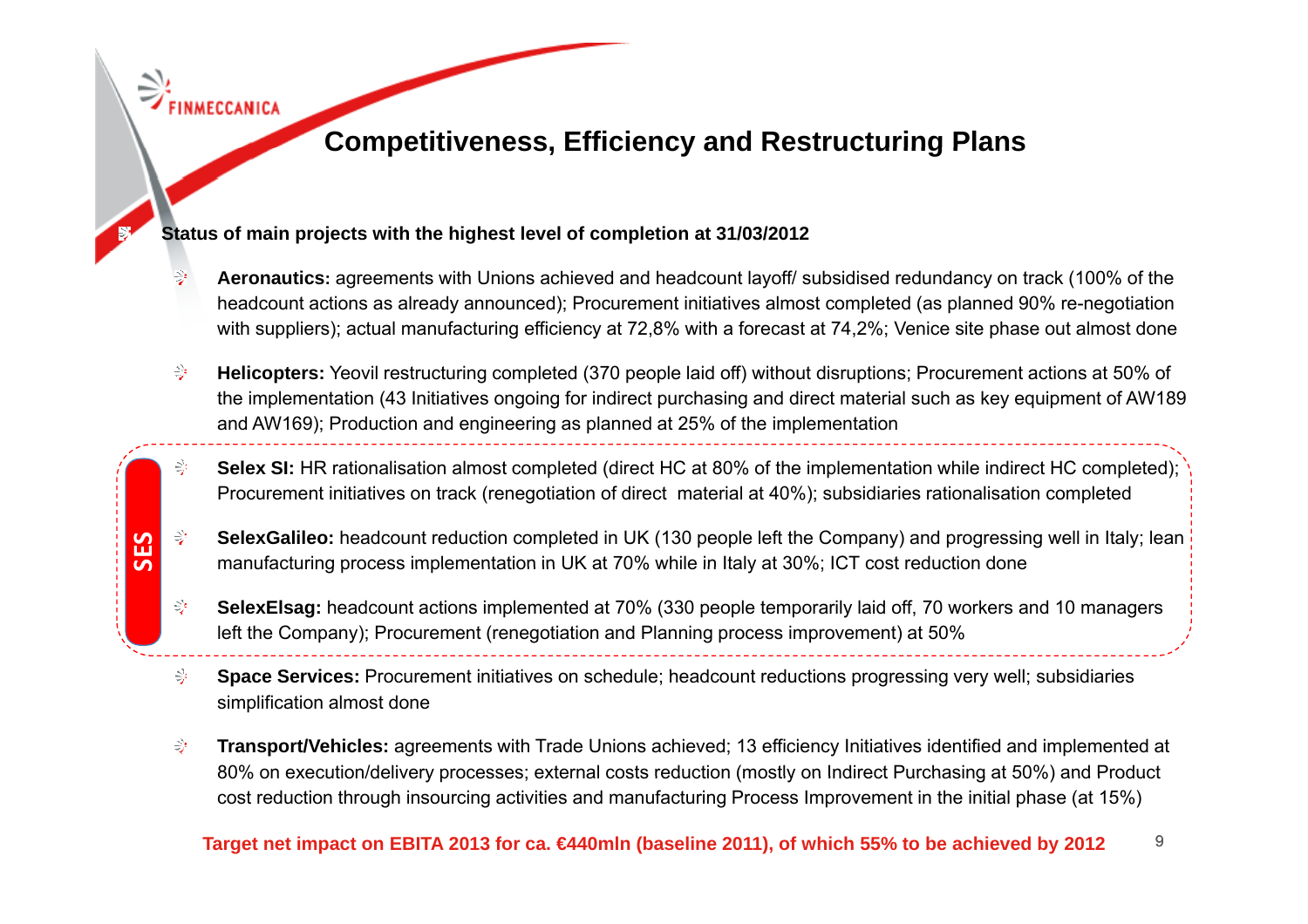# **Defence and Security Electronics: New Unified SELEX strategic framework**

#### **Vi iVision**

**Electronics** 



*"Player of choice" at global level through product excellences in selected business areas, with industrial footprint in Italy and UK* **Defence and Security** 

> *"Tier 2" player in the US repositioning US, Finmeccanica as <sup>a</sup> reference partner with core capabilities in Optronics, ISR and vehicle electronics*

#### **Unified SELEX strategic "building block" building block**

- SELEX Sistemi Integrati, SELEX Elsag and SELEX Galileo temporarily managed by اعر≘ a single corporate (**SELEX Electronic Systems** owning 100% of their respective share capital), focused on **achievement** of **2012 targets**
- $\Rightarrow$ On plan to **merge SELEX companies** operating as <sup>a</sup> single entity on **January 1st SELEX 2013**
- $\oplus$ **Transition team** in place to **deliver restructuring and operational plan in** next few months, including optimisation and **rationalisation** of **product portfolio**, **site consolidation**, etc.
- 今 **Two business development guidelines**
	- - **Consolidate existing technological excellences** (C4ISTAR, Radar, Electrooptics) to successfully target current and new markets
	- - Leverage and exploit core capabilities (data fusion, real time processing, etc.) in **new adjacent growth applications** (e.g., Smart Solutions, Cyber Security)

**Several Working Group projects under way in line with structured approach pp and strict time schedule**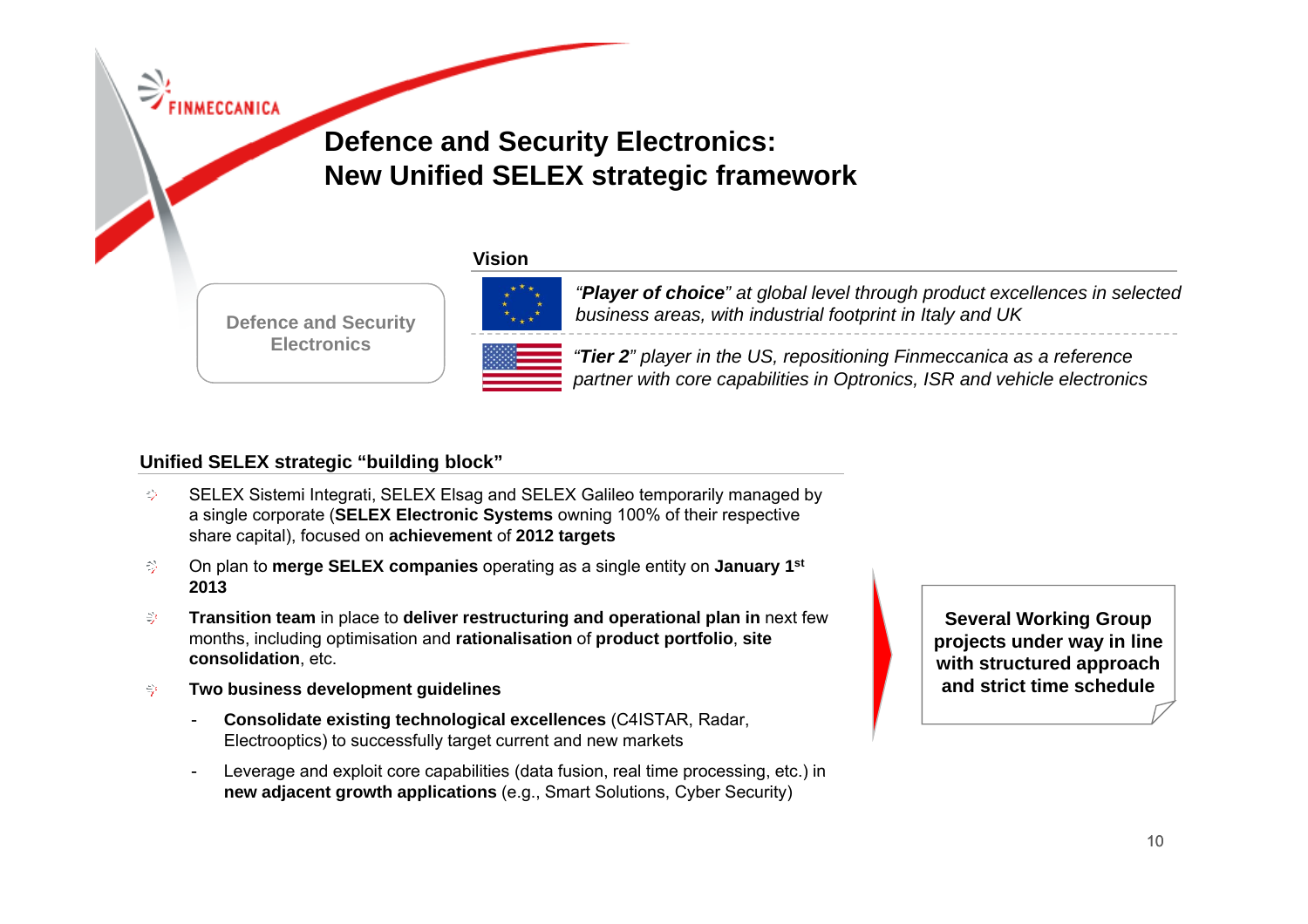# **Defence and Security Electronics: Status of the Unified SELEX project**

**Dedicated Transition Team (Strategy, Business Development, Sales & Marketing, Technology & Product, Operations, HR, Legal and Finance) with senior management leadership and Top level corporate support to ensure smooth transition and to maximise focus on value extraction and development of new business opportunities**

| 2012                                                     | Q <sub>1</sub><br><b>Direction Setting</b>                                                                                       | Q <sub>2</sub><br><b>Strategic Positioning</b>                                                                     | Q3<br><b>Business Planning</b>                                                   | Q <sub>4</sub><br><b>Implementation</b>                                          | January<br>$1st$ , 2013        |
|----------------------------------------------------------|----------------------------------------------------------------------------------------------------------------------------------|--------------------------------------------------------------------------------------------------------------------|----------------------------------------------------------------------------------|----------------------------------------------------------------------------------|--------------------------------|
|                                                          | Jan – Mar<br>Detailed "as is" mapping<br>- key target countries and                                                              | Apr - Jun<br>Setting of guidelines for:<br><b>Strategic priorities</b>                                             | Jul - Sep<br><b>Preliminary plan for:</b><br>- New organisation                  | Oct - Dec<br>Implementation of:<br>industrial and                                |                                |
| <b>Key</b><br><b>Objectives of</b><br><b>Integration</b> | business opportunities<br>leveraging on unified<br>capabilities<br>- 40 key technologies<br>assessment<br>- 12 common Technology | (according to market<br>evolution and product<br>positioning)<br>- Product/technology<br>portfolio rationalization | - High level redesign of<br>key processes<br>- Industrial and operating<br>model | operating structure<br>(including detailed<br>organisation and key<br>processes) | <b>Unified</b><br><b>SELEX</b> |
| <b>Phase</b>                                             | <b>Platforms</b><br>- opportunities to improve<br><b>Procurement and</b><br>Supplier management<br>- Best practices to align     | <b>Business model</b><br>- High level organization                                                                 | - Unified SELEX<br><b>Business Plan (including)</b><br>synergies)                |                                                                                  |                                |
|                                                          | <b>Quality, Security and</b><br><b>ICT</b>                                                                                       | <b>Selection of Unified</b><br><b>SELEX CEO</b>                                                                    |                                                                                  |                                                                                  |                                |

#### **Project activities – Quarter details**

**Integration benefits not yet factored into 2012-2013 budget**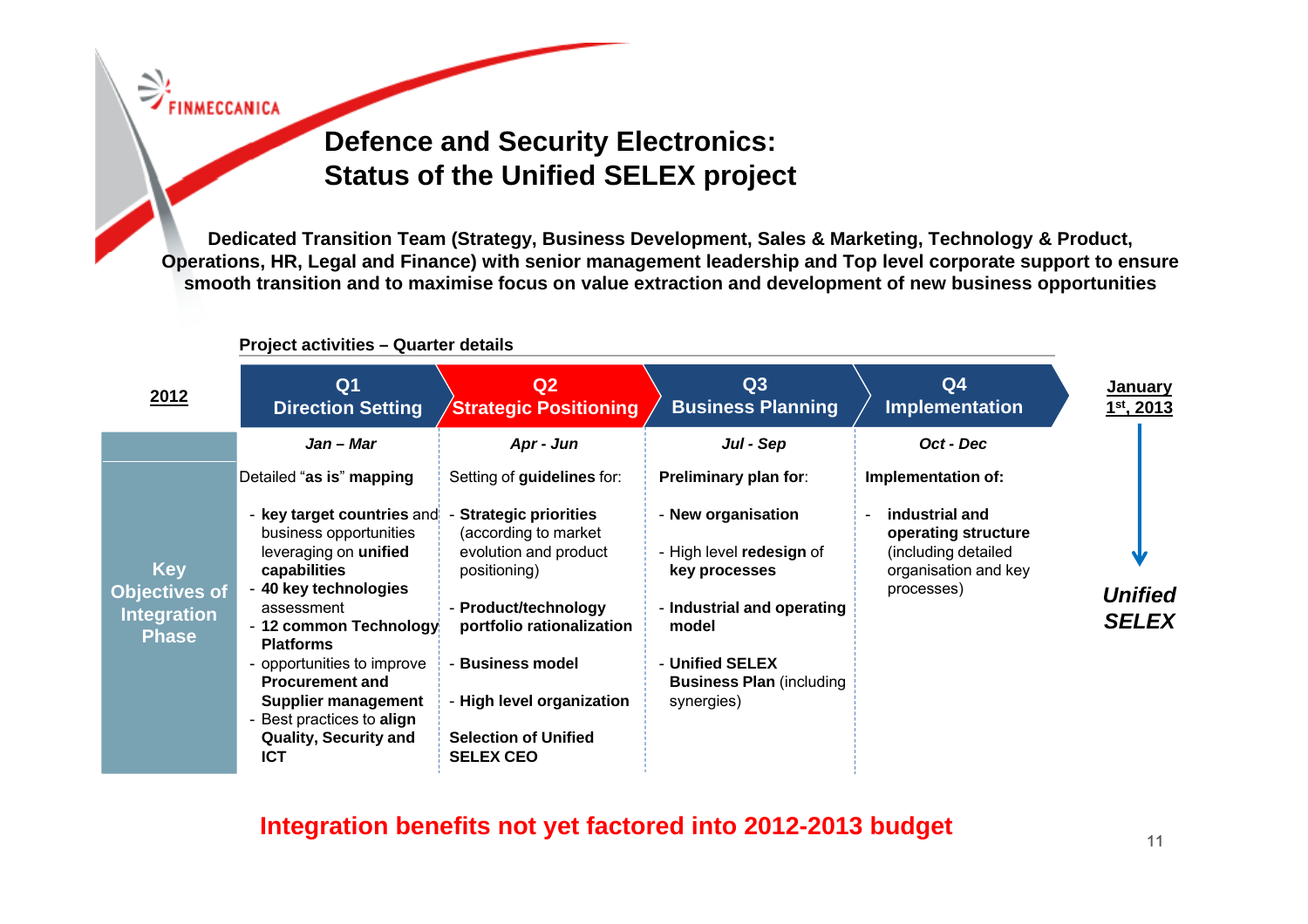# **Reconfirming our Disposal Strategy Disposal**

### **Disposal strategy p gy**

- As part of our strategy aimed at rationalising, focusing and maximising value of our business portfolio, we reconfirm our commitment to dispose of less strategically placed assets
- **→ Disposals will also support debt reduction and strengthen balance sheet, pending recovery** in cash flow generation growth, due to restructuring plans under execution
- $\rightarrow$  Increased sustainability of business portfolio accompanied by structurally lower debt and an even more robust balance sheet

### **Disposal update**

List of potentially disposable assets for a total value of >€2bn, out of which we have identified assets disposable in order to achieve net proceeds of €1bn

Ongoing processes in:

- **IF Transport and Energy sector**
- **<sup>→</sup> Minority shareholdings**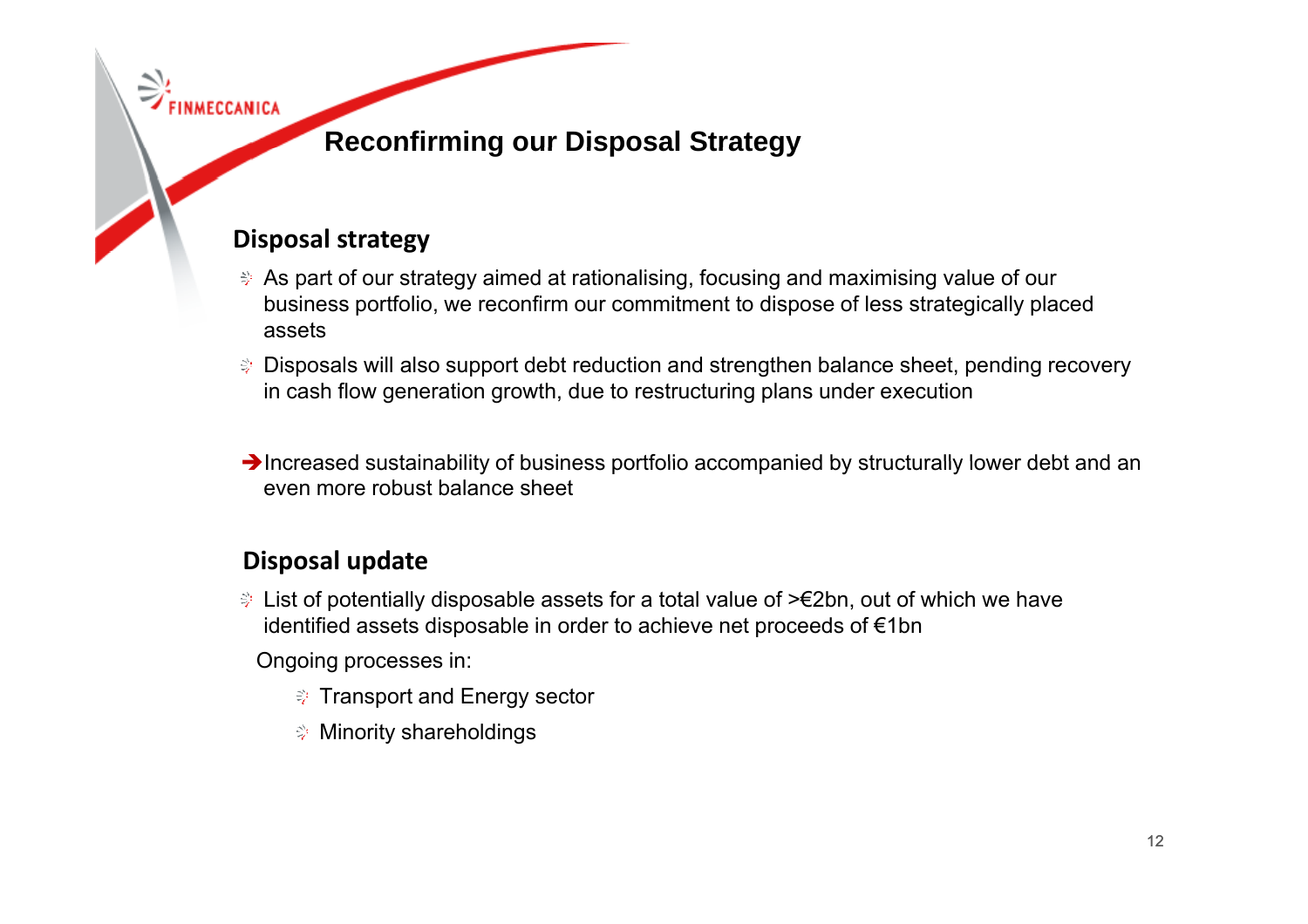**EXPRESSION** 

### **2012 GUIDANCE AND TRENDS FOR 2013**

| <b>Finmeccanica Group</b><br>$\epsilon$ mil | <b>FY2011A</b>   | <b>FY2012E</b>                  | <b>Trends for 2013</b>                        |
|---------------------------------------------|------------------|---------------------------------|-----------------------------------------------|
| Orders<br>Revenues                          | 17,434<br>17,318 | ca. 17,500<br>$16,900 - 17,300$ | Book to bill $> 1$<br>Low single digit growth |
| <b>EBITA</b>                                | 878              | ca. 1,100                       | <b>EBITA margin &gt;7%</b>                    |
| <b>FOCF</b>                                 | $-358$           | >0                              | Materially growing YoY                        |
| Net Financial debt                          | 3,443            | ca. 3,400<br>before disposals   | Decreasing YoY<br>before disposals            |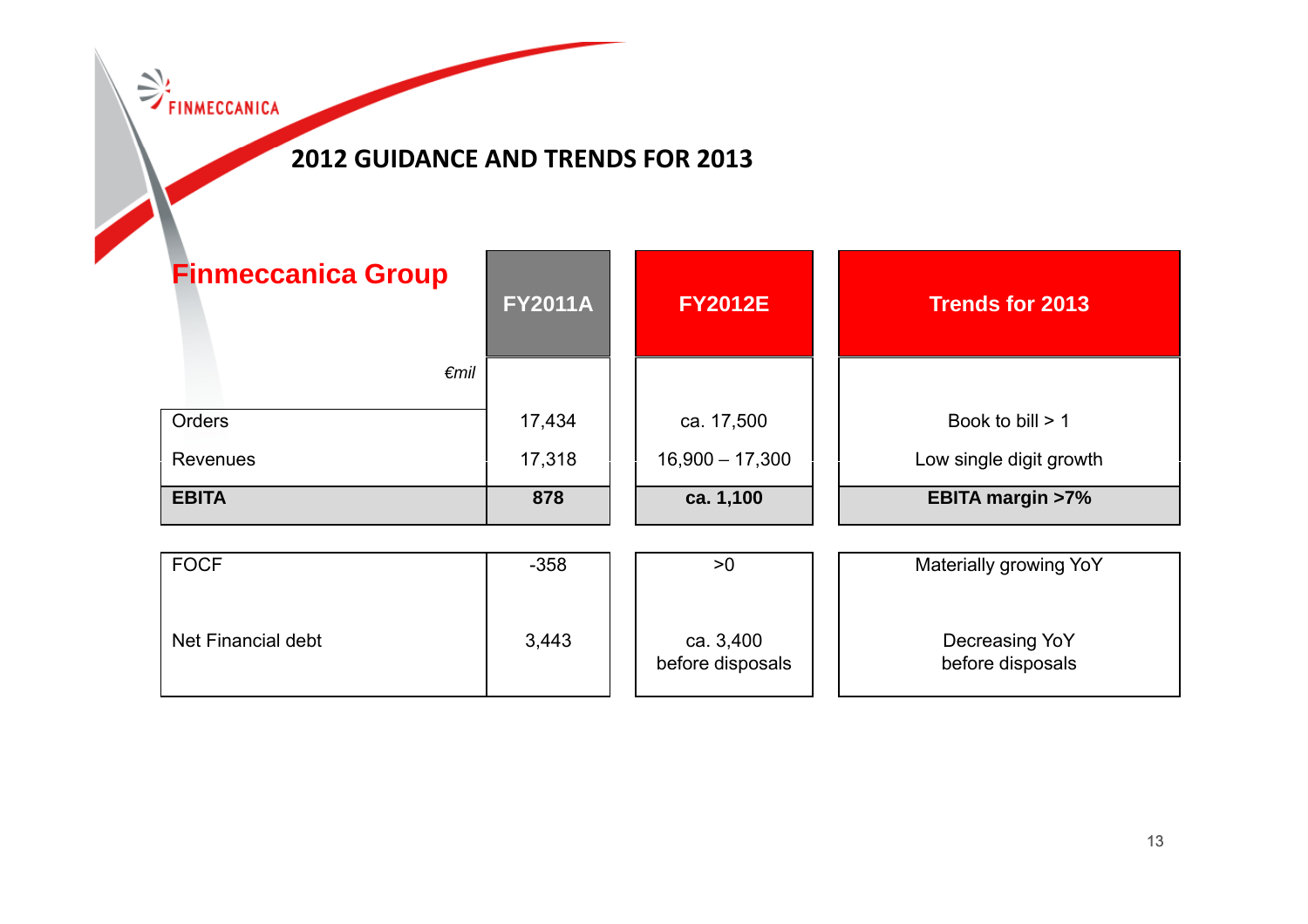# *Presentation Outline*

- 
- **Update on efficiency improvement and industrial restructuring plans**
- **Update on Unified Selex**
- **2012 Guidance and 2013 Trends**

**Q&A**

FINMECCANICA

**Appendix**学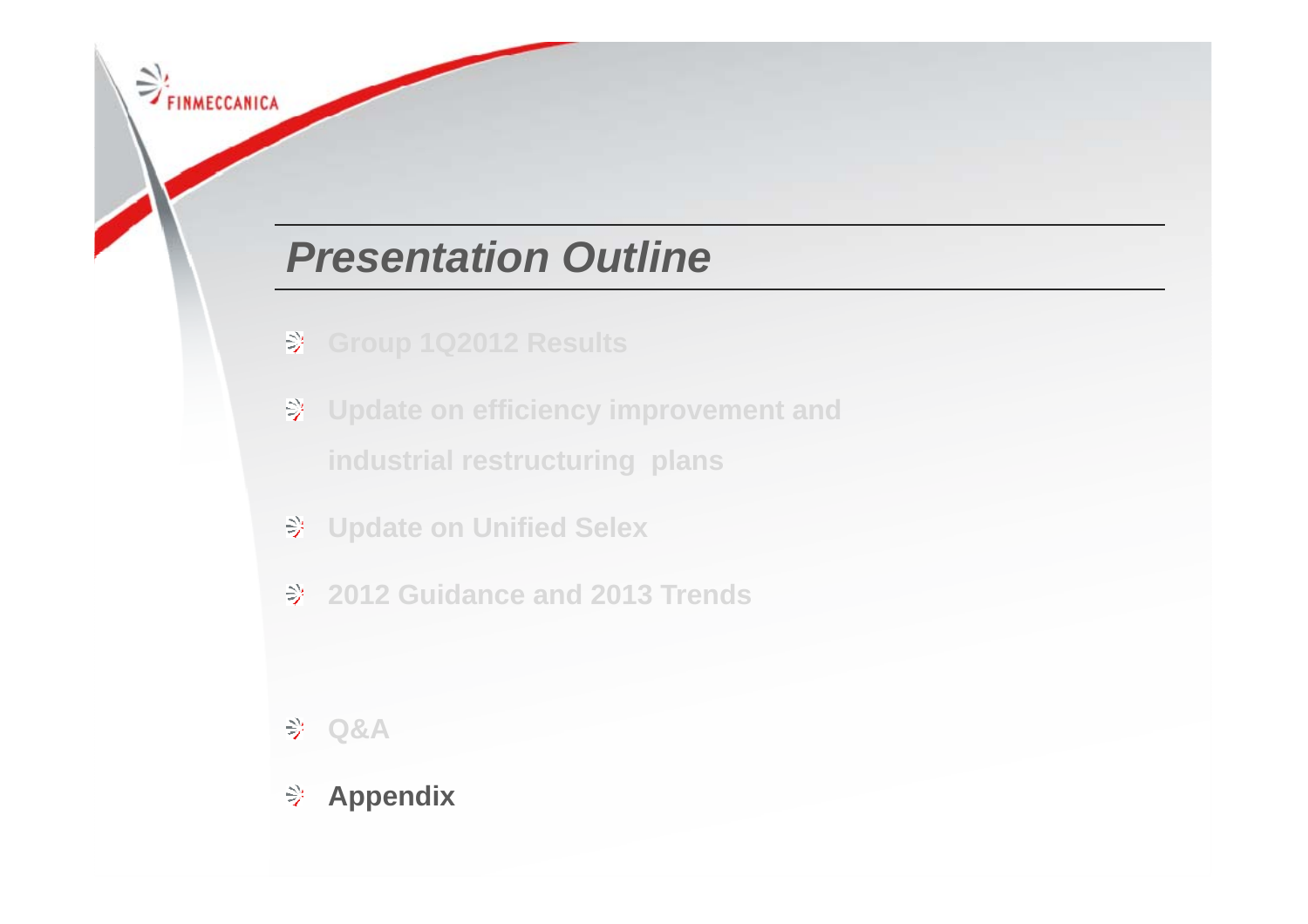| $\Rightarrow$ FINMECCANICA | $\notin$ Mil | DRS 1Q2012 Results<br><b>1Q2012</b> | 1Q2011 |              |
|----------------------------|--------------|-------------------------------------|--------|--------------|
|                            |              | 512                                 |        |              |
| Revenues                   |              |                                     | 588    | Reven        |
| <b>EBITA</b>               |              | 28                                  | 53     | <b>EBITA</b> |
| ROS%                       |              | 5%                                  | 9%     | ROS%         |
|                            |              |                                     |        |              |

| $$$ Mil         | 1Q2012 | <b>1Q2011</b> |
|-----------------|--------|---------------|
|                 |        |               |
| <b>Revenues</b> | 671    | 804           |
| <b>EBITA</b>    | 36     | 73            |
| ROS%            | 5%     | 9%            |
|                 |        |               |

- $\Rightarrow$ Revenues decrease as expected mainly due to wind down of activities for US Armed Forces
- $\Rightarrow$ Temporary weakness in profitability due to impact of fixed costs (G&A) on lower volumes
- $\Rightarrow$ DRS optimisation completed; the optimised DRS will be in the position to address wider business opportunities, delivering incremental benefits in terms of additional bookings and volume increase in the M/L term
- 学 Further opportunities to improve competitiveness and performance through additional actions recently approved

Avg. exchange rate €/\$ @1.31 in 1Q2012 Avg. exchange rate €/\$ @1.37 in 1Q2011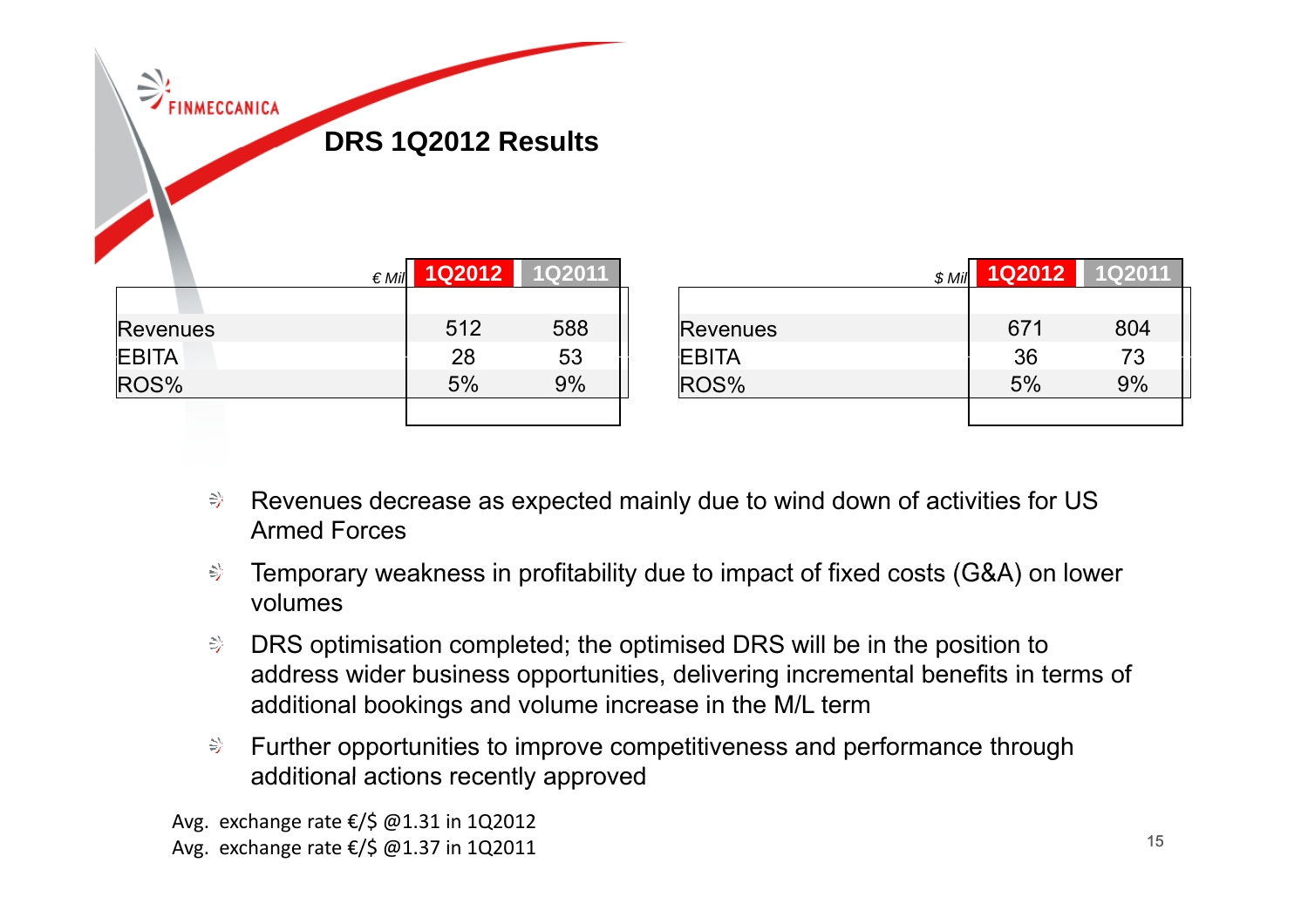**SELEX Electronic Systems (pro -forma Unified SELEX) forma 1Q2012 Results**

| $\notin$ Mil | 1Q2012 | 1Q2011 |
|--------------|--------|--------|
|              |        |        |
| Revenues     | 765    | 764    |
| <b>EBITA</b> | 25     | 40     |
| ROS%         | 3.3%   | 5.2%   |
|              |        |        |

- <sup>→</sup> EBITA lower mainly due to worse program mix in IT&Security and Communications systems, in line with management forecasts
- Recovery expected over the second half of the year

FINMECCANICA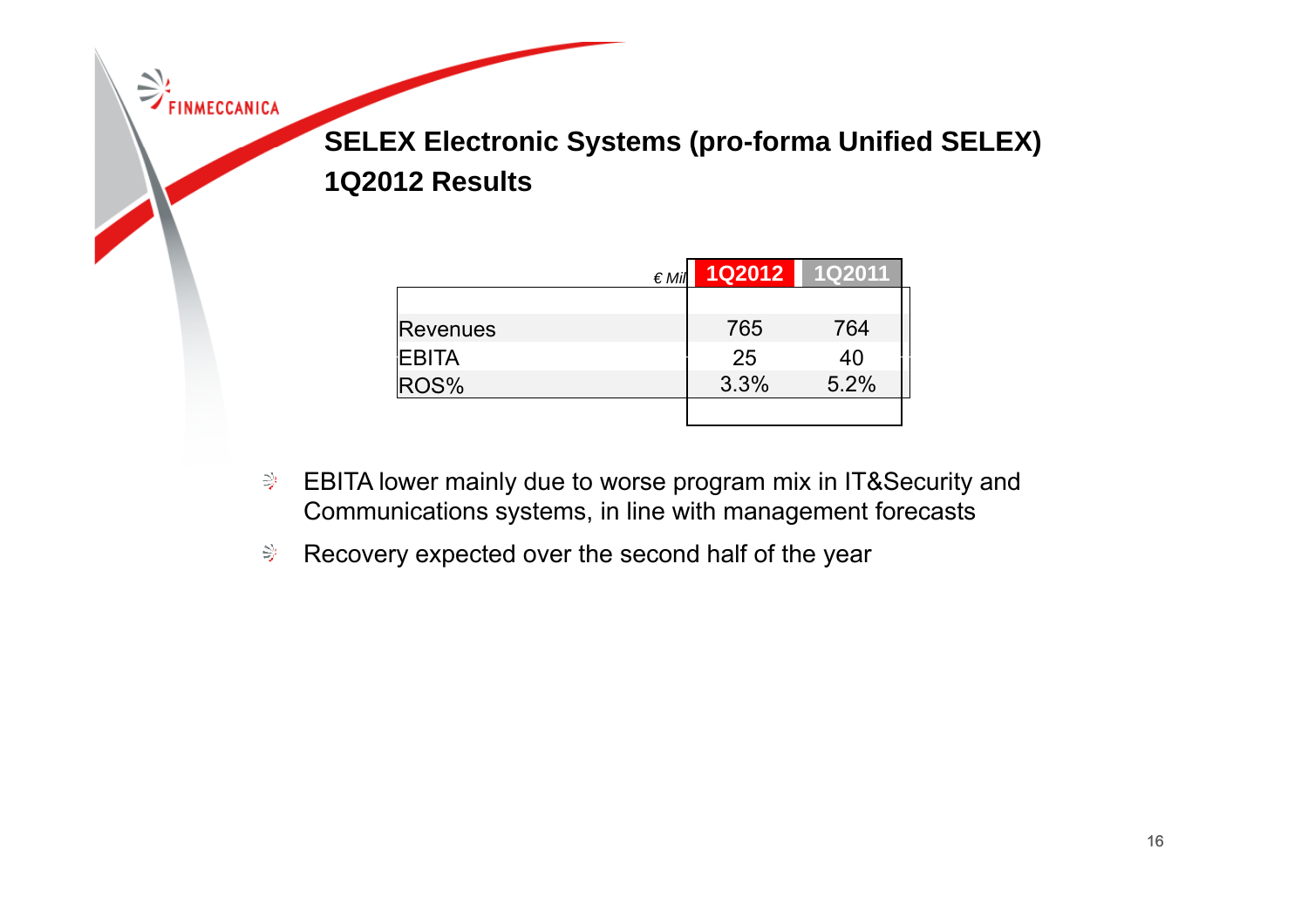**Ansaldo Breda 1Q2012 Results**

FINMECCANICA

| $\notin$ Mil | 1Q2012  | 1Q2011  |
|--------------|---------|---------|
|              |         |         |
| Revenues     | 177     | 155     |
| <b>EBITA</b> | $-12$   | $-3$    |
| ROS%         | $-6.8%$ | $-1.9%$ |
|              |         |         |

- Orders: lower than expected because Metro Miami, High Speed -Variante Trenitalia, Metro Milano and "Opzioni Meneghino" have shifted to later in year
- Revenues and EBITA in line with management forecasts -
- $\Rightarrow$ Profitability remains weak due to legacy contacts (Denmark IC4 and Belgium Holland), whose deliveries are expected to be completed by beginning 2013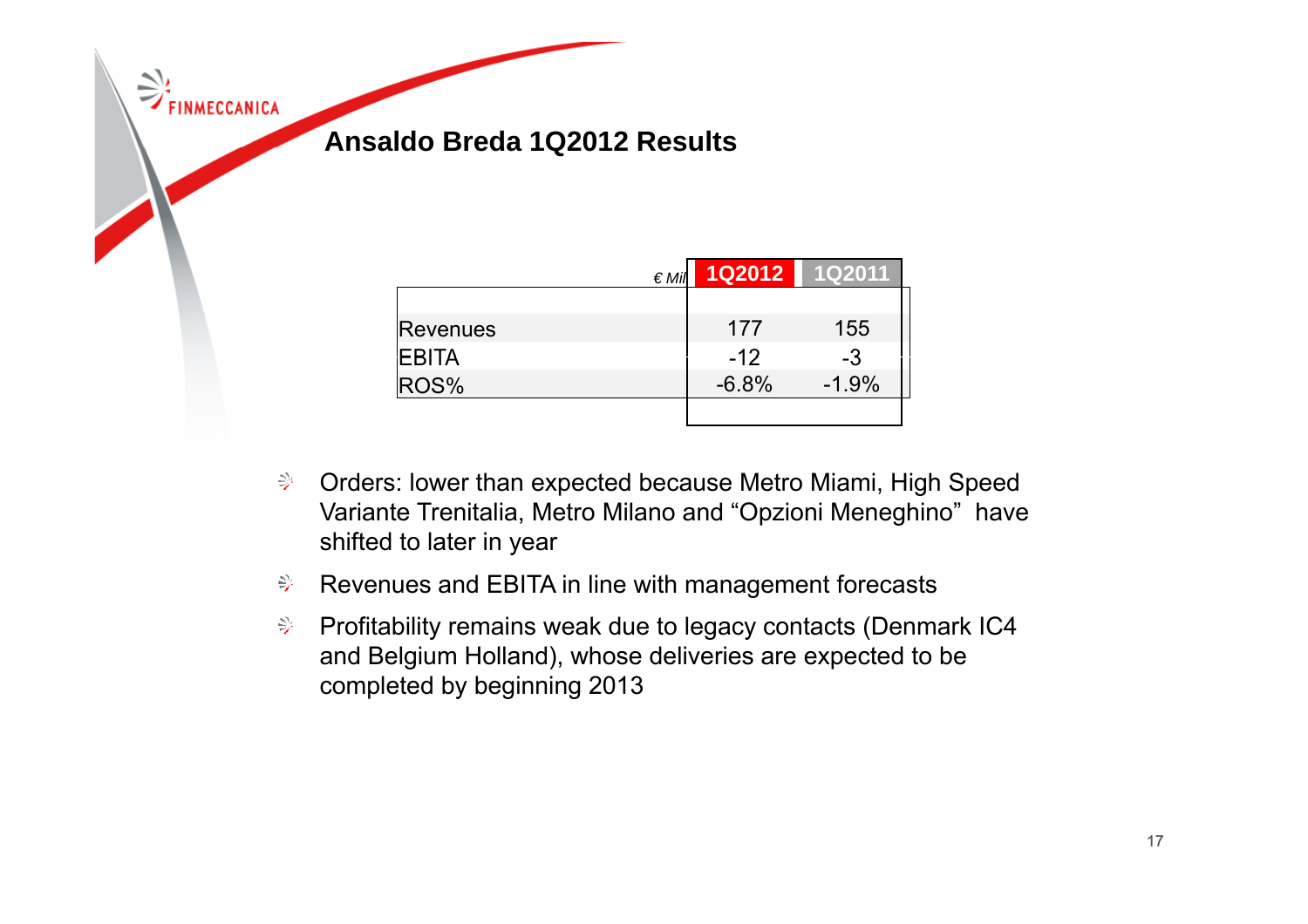$\Rightarrow$  FINMECCANICA

| 1Q 2012 (EUR million)            | <b>Helicopters</b> | Defence<br>and<br><b>Security</b><br><b>Electronics</b> | <b>Aeronautics</b> | <b>Space</b> | Defence<br>Systems, | <b>Energy</b> |       | <b>Transport Other Activities Eliminations</b> |       | <b>Total</b> |
|----------------------------------|--------------------|---------------------------------------------------------|--------------------|--------------|---------------------|---------------|-------|------------------------------------------------|-------|--------------|
| New orders                       | 826                | 1,076                                                   | 873                | 110          | 314                 | 83            | 267   |                                                | (76)  | 3,480        |
| Order backlog                    | 12.095             | 9,282                                                   | 8.929              | 2,387        | 3.722               | .887          | 8.140 | 228                                            | (949) | 45,721       |
| Revenues                         | 853                | 1.276                                                   | 584                | 218          | 250                 | 139           | 447   | 63                                             | (144) | 3,686        |
| EBITA Adj (*)                    | 88                 | 55                                                      | 13                 | 10           | 15                  | 11            | 8     | (27)                                           |       | 173          |
| <b>ROS</b> (%)                   | 10.3%              | 4.3%                                                    | 2.2%               | 4.6%         | 6.0%                | 7.9%          | 1.8%  | n.a.                                           |       | 4.7%         |
| <b>EBIT</b>                      | 86                 | 29                                                      | 13                 | 10           | 14                  | 11            | 6     | (27)                                           |       | 142          |
| Depreciation and amortisation    | 34                 | 56                                                      | 31                 | 8            |                     | 3             | 6     | 11                                             |       | 156          |
| Investment in non-current assets | 42                 | 42                                                      | 68                 | 6            |                     | 5             | 5     | 4                                              |       | 179          |
| Research and development costs   | 90                 | 165                                                     | 67                 |              | 61                  | 4             | 11    |                                                |       | 409          |
| Headcount                        | 13,161             | 26,539                                                  | 12,162             | 4,151        | 4,018               | .866          | 6,858 | 897                                            |       | 69,652       |

| 1Q 2011 (EUR million)            | <b>Helicopters</b> | <b>Defence</b><br>and<br><b>Security</b><br><b>Electronics</b> | <b>Aeronautics</b> | <b>Space</b> | Defence<br><b>Systems</b> | <b>Energy</b> |       | <b>Transport Other Activities Eliminations</b> |       | <b>Total</b> |
|----------------------------------|--------------------|----------------------------------------------------------------|--------------------|--------------|---------------------------|---------------|-------|------------------------------------------------|-------|--------------|
| New orders                       | 680                | 1.213                                                          | 535                | 103          | 119                       | 730           | 639   | 15                                             | (218) | 3.816        |
| Order backlog (12/31/2011)       | 12.121             | 9.591                                                          | 8.656              | 2.465        | 3.656                     | 1.939         | 8.317 | 256                                            | (996) | 46,005       |
| Revenues                         | 815                | 1.343                                                          | 567                | 219          | 260                       | 266           | 458   | 49                                             | (122) | 3,855        |
| EBITA Adj (*)                    | 81                 | 98                                                             | Δ                  |              | 12                        | 21            | 22    | (23)                                           |       | 215          |
| ROS (%)                          | 10.0%              | 7.3%                                                           | 0.7%               | n.a.         | 4.6%                      | 7.9%          | 4.8%  | n.a.                                           |       | 5.6%         |
| <b>EBIT</b>                      | 79                 | 77                                                             | (4)                |              | 10                        | 21            | 21    | (23)                                           |       | 181          |
| Depreciation and amortisation    | 35                 | 53                                                             | 29                 | 8            |                           | 6             | 5     | 13                                             |       | 156          |
| Investment in non-current assets | 39                 | 35                                                             | 50                 | 6            | 8                         | 6             | 4     |                                                |       | 150          |
| Research and development costs   | 77                 | 148                                                            | 62                 | 19           | 59                        | 6             | 13    |                                                |       | 384          |
| Headcount (12/31/2011)           | 13,303             | 27.314                                                         | 11.993             | 4,139        | 4.066                     | 1.872         | 6.876 | 911                                            |       | 70.474       |

(\*) Operating result before:<br>- any goodwill impairment;<br>- restructuring costs of major, defined under business combination;<br>- restructuring costs of major, defined plans;<br>- other extraordinary income and expenses, i.e. rel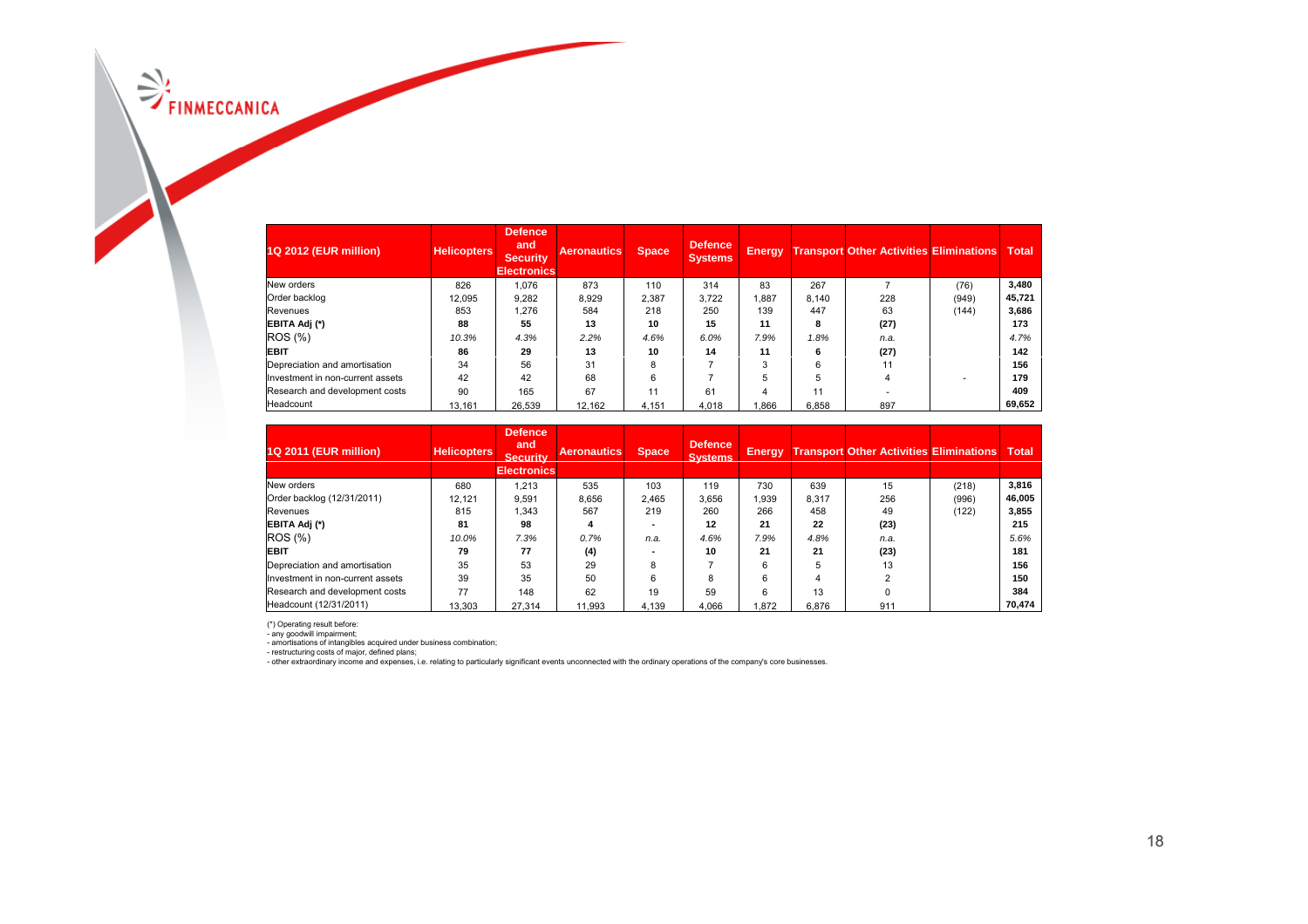### **DEBT BALANCES**

FINMECCANICA

- Finmeccanica's current financial structure is built on €4,606 million equity and €4,515 million total debt
	- ‒The debt/total capitalisation ratio is therefore 50%
- ₿ The debt has an average life of ca.10 years, thanks to a strategy over the last two - three years of extending the duration of instruments
- The Group's financial robustness is supported by: ₿
	- ̶Long average life of the debt, which is aligned to the Group's investment activities
	- ̶No need "to issue paper" to refinance securities maturing until end of 2013
	- ̶Availability of liquidity lines, such as the €2.4 billion revolving credit facility and other bilateral lines of credit, sufficient to deal with expected operating cash requirements
- Finmeccanica bonds have no financial covenants nor pricing grids for rating downgrades ₩
- Revolving credit facility also has no financial convenants ∌